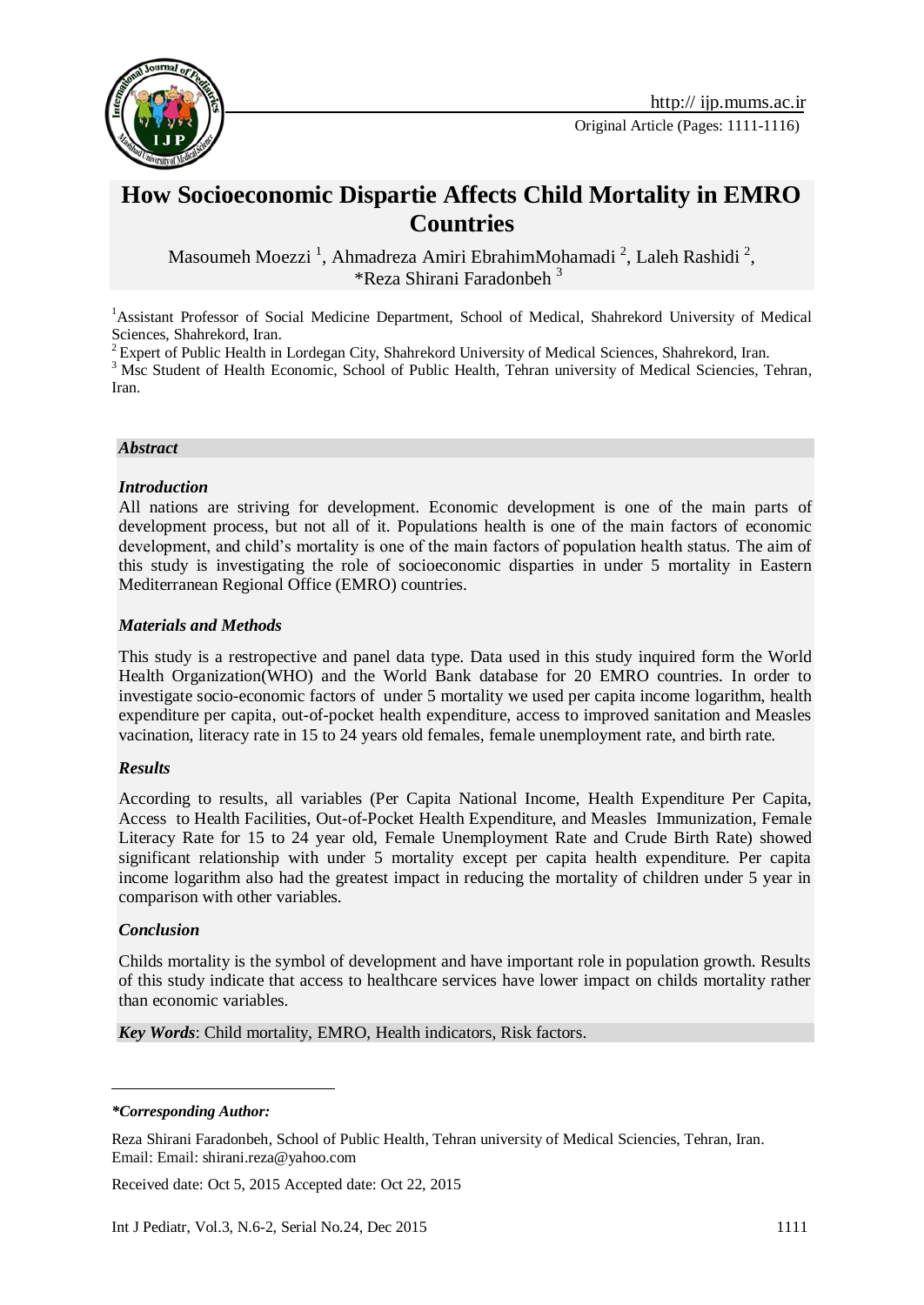# **Introduction**

 According to World Health Organization's report on 2015, child mortality rates have plummeted to less than half of what they were in 1990. Under-five deaths have dropped from 12.7 million per year in 1990 to 5.9 million in 2015 (1). This a dramatic reduction in child mortality despite an increase in the number of livebirths. This is the first year that figure has gone below the 6 million mark (1).

Although the world has experienced this remarkable decrease in childs mortality over the past decade, but the rate of decline remains inadequate, particularly in developing and undeveloped countries (2). For example in 2013, according to World Bank's data, the rate of under 5 mortality in a developed country such as Japan was 3 per thousand live births while this index in Somalia as a undeveloped country was 146 per thousand live births (3). These data shows that indicators such as income per capita, literacay rate and other socioeconomic variables have a remarkable effect on child's mortality. Also we must consider that health system can explain only 30% of populations's health, thus policy makers have to find the key determinants of child mortality in order to improve child survival.

Although many studies have been conducted over the past decade on the relationship between child's mortality and socioeconomic determinants of child's health, but few of them were done on the basis of developing and undeveloped countries data (4-8). Therefore, the necessity of a study about socioeconomic determinants of under five of mortality in developing countries has been felt. This study has been conducted in order to evaluate the socioeconomic determinants of under five mortality in the EMRO countries (as a region with many developing countries).

# **Materials and Methods**

This retrospective time series study is based on the WHO data and statistics on under-five mortality and the World Bank data on socioeconomic variables. In these two cases, we have used the secondary sources and national-level data from the websites of the WHO, and World Bank. In this study 21 countries that are members of the Eastern Mediterranean Regional Office of WHO including: Afghanistan , Bahrain , Djibouti , Egypt , Iran (Islamic Republic of) , Iraq , Jordan , Kuwait , Lebanon , Libyan Arab Jamahiriya , Morocco , Oman , Pakistan , Qatar , Saudi Arabia , Somalia , Sudan , Syrian Arab Republic , Tunisia , United Arab Emirates , Yemen have been investigated for the time period between 1990 and 2013 (Due to lack of data Somalia, and Diibouti were excluded). Variables that have been used in this study are:

- Per Capita National Income (PCNI).
- Health Expenditure Per Capita (HEPC).

These two variables have been selected as the indicators of economic status. In order to consider the fact that the effect of income on childs mortality would be decreased by increasing income, we used the logarithm of PCNI (4, 6). For considering access to healthcare services three variable; Access to Health Facilities (AHF), Out-of-Pocket Health Expenditure (OPHE), and Measles Immunization (MI) (3). Female Literacy Rate for 15 to 24 year old (FLR), Female Unemployment Rate (FUR) and Crude Birth Rate (CBR) have been used as representatives of social status. These variables were extracted through literature review and availability.

For determining the main factors affecting under-five mortality in EMRO countries first we used the F- Limer test (for choosing panel or pool data). In this test, if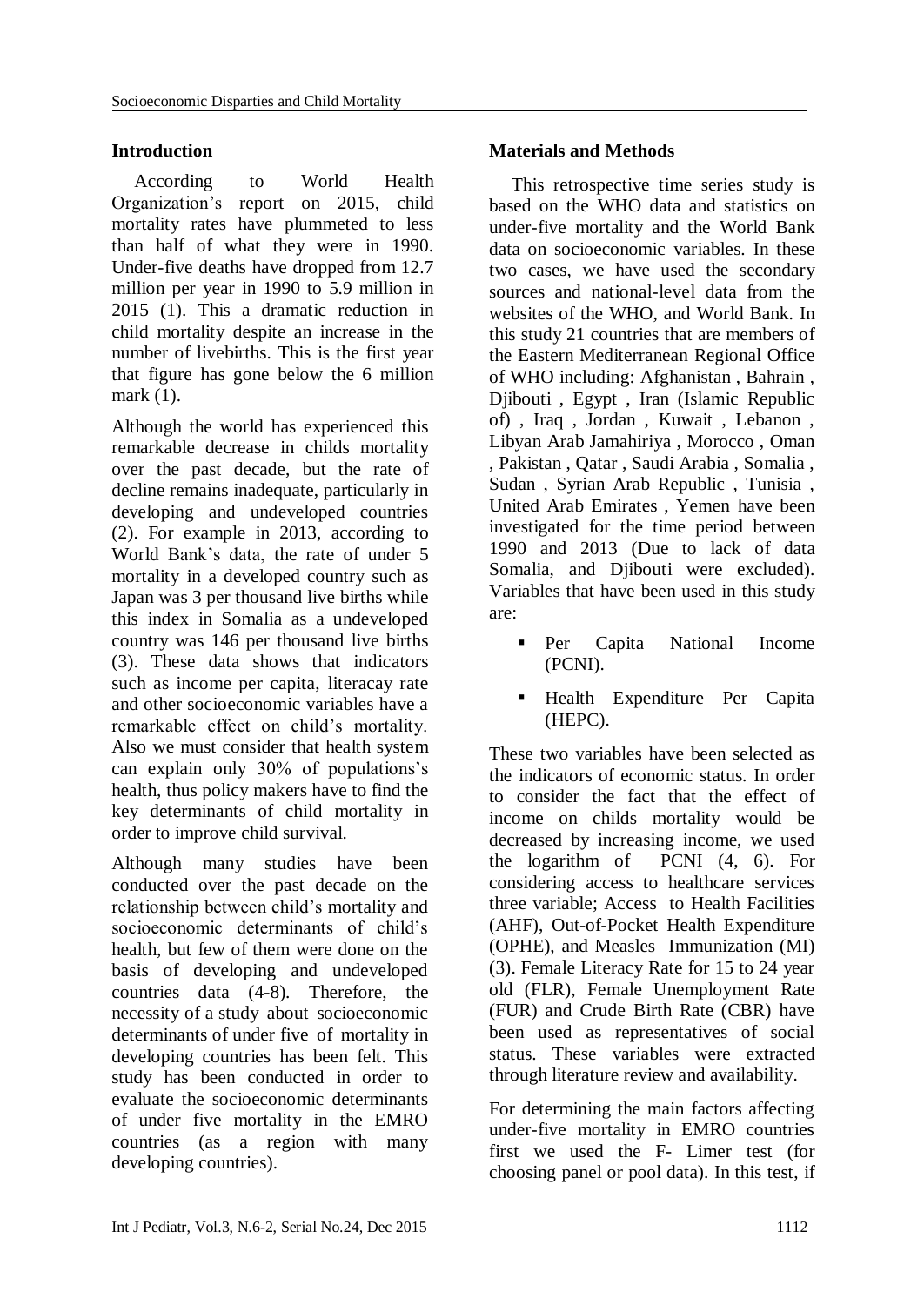the null hypothesis is rejected, the panel data is preferred. In panel data models performing the sectional dependency test before analysing data is essential because all calculations related to unit root and cointegration tests will be invalid if there is a sectional dependency. Pesaran test has been used to investigate the sectional dependency. According to the results

(Pesaran test 3.015, prob=0026) the null hypotheses is rejectes and evaluation of unit root and co-integration tests without considering the cross dependency would lead to wrong conclusion. For analysing the unit root test we used Im-Pesaran-Shin test (9). Table.1 show the results of unit root test.

| Variables    | <b>CADF</b> | P value |
|--------------|-------------|---------|
|              |             |         |
| Under-5-year | $-5.6289$   | < 0.001 |
| PCNI Log     | $-5.7092$   | < 0.001 |
| <b>HEPC</b>  | $-3.1499$   | 0.1589  |
| AHF          | $-4.604$    | < 0.001 |
| <b>OPHE</b>  | $-3.5136$   | < 0.001 |
| MI           | $-8.8371$   | < 0.001 |
| <b>FLR</b>   | $-2.7421$   | 0.402   |
| <b>FUR</b>   | $-3.5263$   | 0.158   |
| <b>CBR</b>   | $-13.9658$  | < 0.001 |
|              |             |         |

**Table 1**: Results of the unit root of Im-Pesaran-Shin test

Per Capita National Income (PCNI); Health Facilities (AHF); Out-of-Pocket Health Expenditure (OPHE); and Measles Immunization (MI) (3). Female Literacy Rate for 15 to 24 year old (FLR); Female Unemployment Rate (FUR) and Crude Birth Rate (CBR).

According to (Table.1) WLR and HEPC had unit root test. Therefore, the cointegration test has been applied to determine the presence or absence of a long-term relationship between the variables (Table. 3). According to results, there was a relation between variables in the long term, then it is ensured that the false regression has not been found by evaluating the model and results are valid.

At next step in order to determine whether the fixed effects or random effects methods must be used, hausman test has been applied. According to the test results, the random effects method has been used. In panel data analysis, if the number of individual units (N) is more than the period  $(T)$  of the study  $(N>$ T), there is posibility for hetereoskedasticity. For this reason we LR test has been used. According to results model had hetereoskedasticity (P<0.001). Wooldridge autocorrelation test has been applied for evaluating the autocorrelation, according to results Pvalue was smaller than 0.001 and it means that the absent of autocorrelation has been rejected . For this reasons FGLS model has been appliedd. Table. 2, shown the results of FGLS test.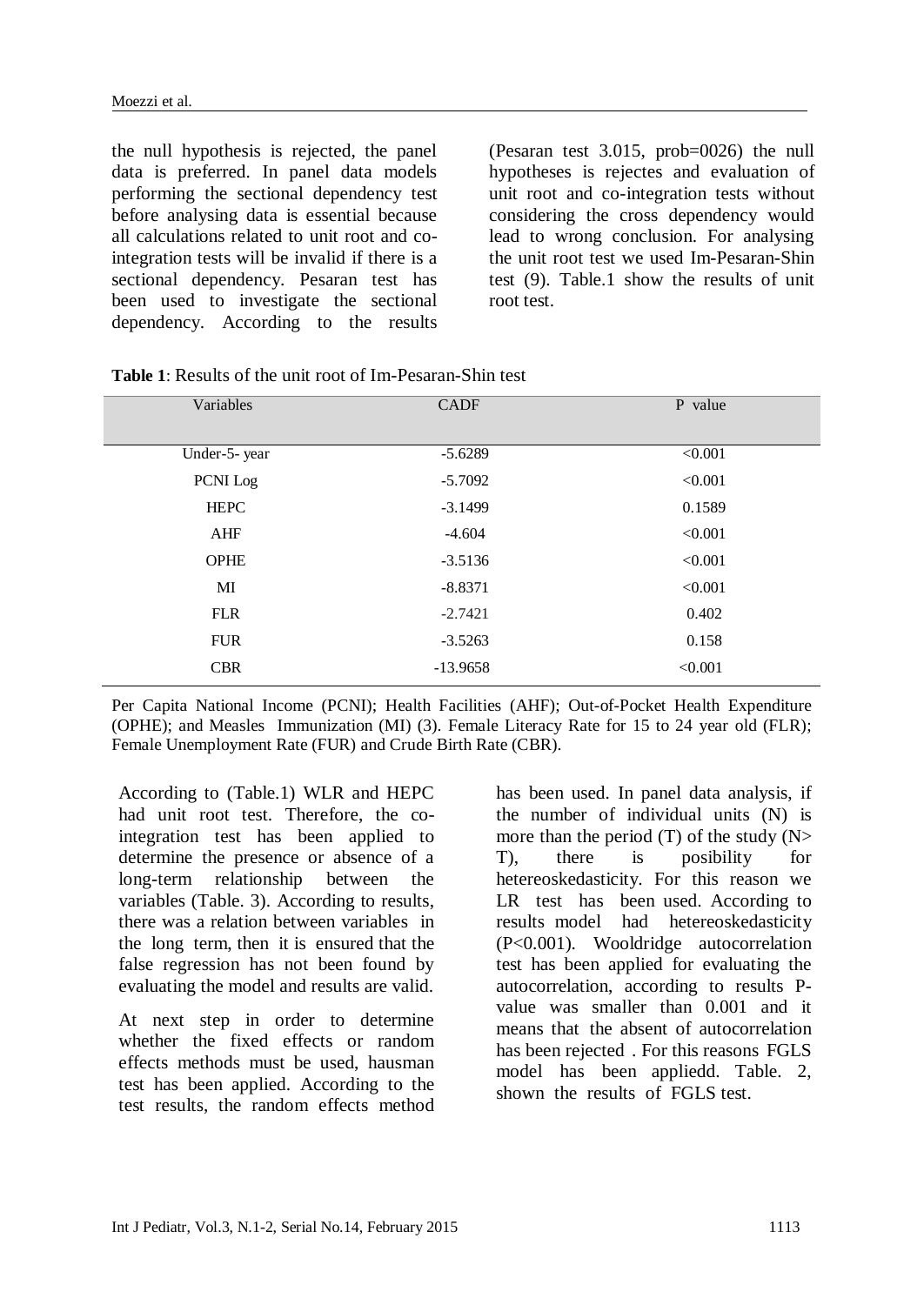| Variables   | Coefficient  | P value |
|-------------|--------------|---------|
| PCNI Log    | $-0.8177122$ | 0.024   |
| <b>HEPC</b> | 0.0001049    | 0.082   |
| <b>AHF</b>  | $-0.7728282$ | >0.001  |
| <b>OPHE</b> | 0.4611256    | 0.091   |
| MI          | $-0.59202$   | 0.003   |
| <b>FLR</b>  | $-0.2326289$ | >0.001  |
| <b>FUR</b>  | 0.514596     | >0.001  |
| <b>CBR</b>  | 0.6700346    | >0.001  |
|             |              |         |

**Table 2**: Results of Feasible Generalized Least Squares model

# **Results**

According to (Table.2) all variables except HEPC have a significant association with under-five mortality. PCNI logarithm, MI, FLR and AHF have a inverse relation with under-five mortality. PCNI logarith showed strongest accosiation (coefficient -0.8177122) in decreasing the under-five mortality.

# **Discussion**

Child mortality is one of the important factors in development of each country so that many academician's believe that this indicator is the symbol of development. Thus investigating the determinants of this indicator will lead to increasing the life expectancy and economic growth. According to the results PCNI has the strongest effect on under-five mortality. In most of studies this indicator was one the most important determinants of child mortality. In studies indicators such as womens education level, health expenditure per capita, childs weitgh, physician per capita and so on showed significant effect on under-five mortality (7, 8, 10, 11). Results also showed that with increasing the HEPC under-five mortality will decrease, but this is not significants. This can be due that in most EMRO countries are consumned their health expenditure on high tech hospitals and preventing from non-communicable diseases and only a small part of this expenditure appropriated to primary cares such as prevention from child mortality.

Resulsts also showed that MI and AHF have a inverse relation with under-five mortality and according to their coefficients (AHF=-0.7782822) public health variables are more effective than curitic variables (MI coefficient= - 0.59202) in reducing the under-five mortality.

According to Table.2, AHF coefficient is smaller than PCNI income. According to WHO report because major part of population health is not determined by health systems variables, economic factors have stronger effect than public health variables (12, 13).

FLR showed invers relation with underfive mortality. Importance of this result is from that according to economic thoeries individuals with higher education are more efficient in producing health, and due to this reason they use less resources to reach the same level of health. The importance of this indicator became double when we understand that women with higher education are more carefull about their chlid's and perform health procedures more efficient. Other studies such as Ansari and et al. , Emagholipour and et al. also showed that with increasing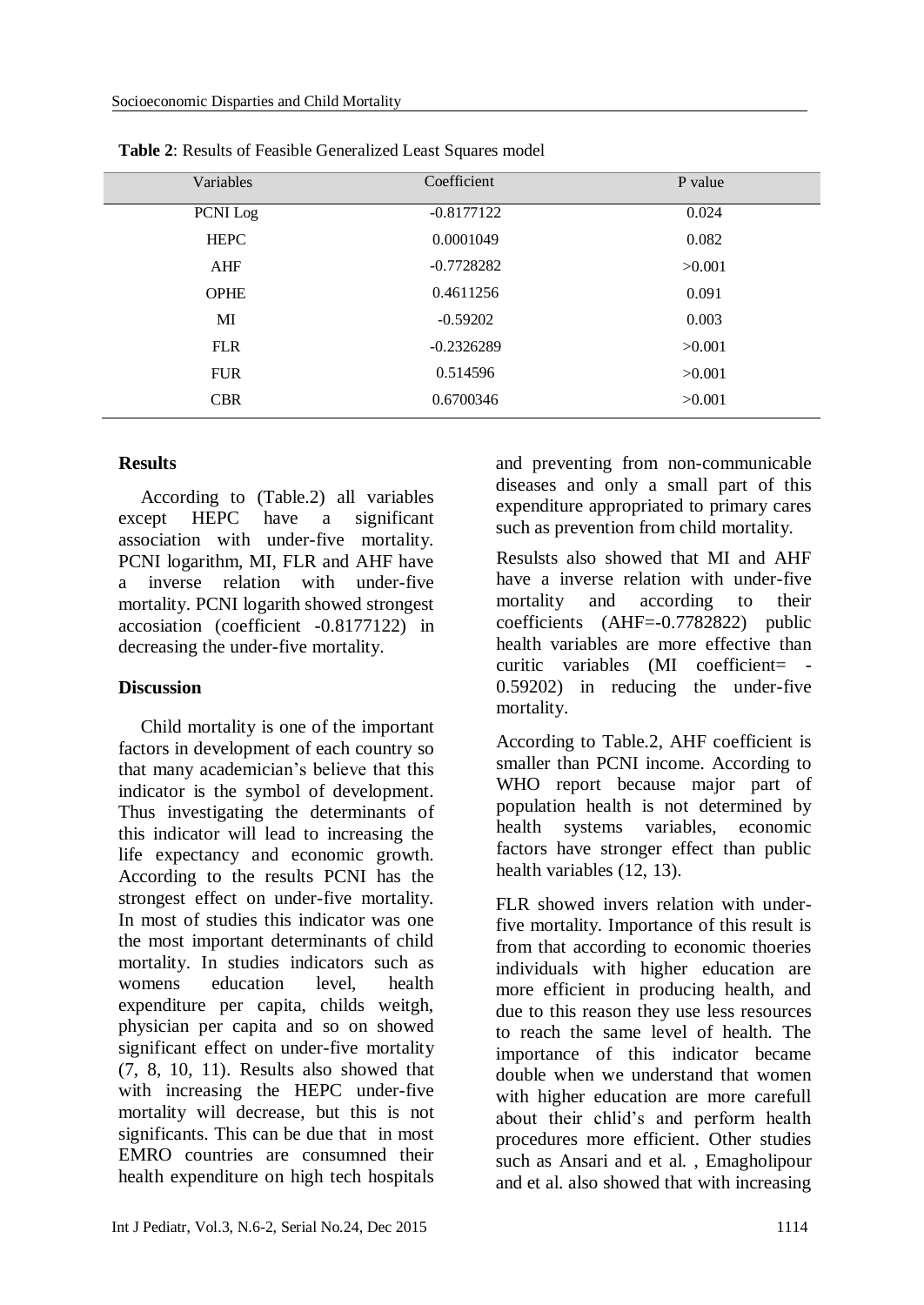the education level child mortality will decrease (6, 14). According to results with incresing the CBR, FUR, and OPHE under-five mortality will increase. In the case of CBR, according Quanity-Quality theories of Becker, with increasing the child birth rate expenditure per capita for each child will decrease and child health level and their mortality will increase (15). Association between FUR and under-five mortality is possitive, this could be due to that in most of developing and under-developing (specially undeveloping) countries because of low economic development womens dosent have official jobs to do, but they have a lot of informal jobs to do (for example in under-developed countries women had to trek miles to collect water and haul it home by the bucket load before washing their clothes one piece of a time. This can take up six hours and need to be done five time a week). For these reasons they don't have enough time to take care of their children (16). Results also showed that with increasing the OPHE under-five mortality have increased. According to other studies and existing literatures the main reason is that OPHE acts as a barrie for accessing to health care services (specially in low income countries) and with decreasing access to services mortality will increase (17, 18).

### **Conclusion**

With regard that economic variabels such as PCNI showed stronger effect in reducing under-five mortality, economic growth would be an effective way of reducing child mortality and increasing life expectancy. But policy makers should be aware that disparties in economic development or access to health care service couldn be a serious obstacle in decreasing childs mortality.

# **Abbreviation**

- Per Capita National Income (PCNI)
- $\blacksquare$  Health Facilities (AHF);
- Out-of-Pocket Health Expenditure (OPHE);
- Measles Immunization (MI);
- Female Literacy Rate for 15 to 24 year old (FLR);
- Female Unemployment Rate (FUR);
- Crude Birth Rate (CBR);
- Feasible Generalized Least Squares model (FGLS).

# **Conflict of Interst**

Authors declare that there is no conflict of interst

### **References**

1. You D, Hug L, Ejdemyr S, Beise J. Child Mortality; Levels & Trends. Unicef-WHO-World Bank Group-United Nations, 2015. Available at: http://www.who.int/nutgrowthdb/estimates/en/

2. Musafili A, Essén B, Baribwira C, Binagwaho A, Persson LA, Ekholm Selling K. Trends and social differentials in child mortality in Rwanda 1990–2010: results from three demographic and health surveys. J Epidemiol Community Health 2015;69:9 834- 840 Published Online First: 13 April 2015

3. World Bank. Mortality rate, under-5 (per 1,000 live births) 2013. Available at: [http://data.worldbank.org/indicator/shdyn.](http://data.worldbank.org/indicator/shdyn)

4. Sherry, N. "An econometric investigation into the determinants of infant mortality rates." The Cambridge Journal of Development Economics 2008;42: 230

5. Houweling TA, Kunst AE, Looman CW, Mackenbach JP. Determinants of under-5 mortality among the poor and the rich: a crossnational analysis of 43 developing countries. International journal of epidemiology 2005;34(6):1257-65.